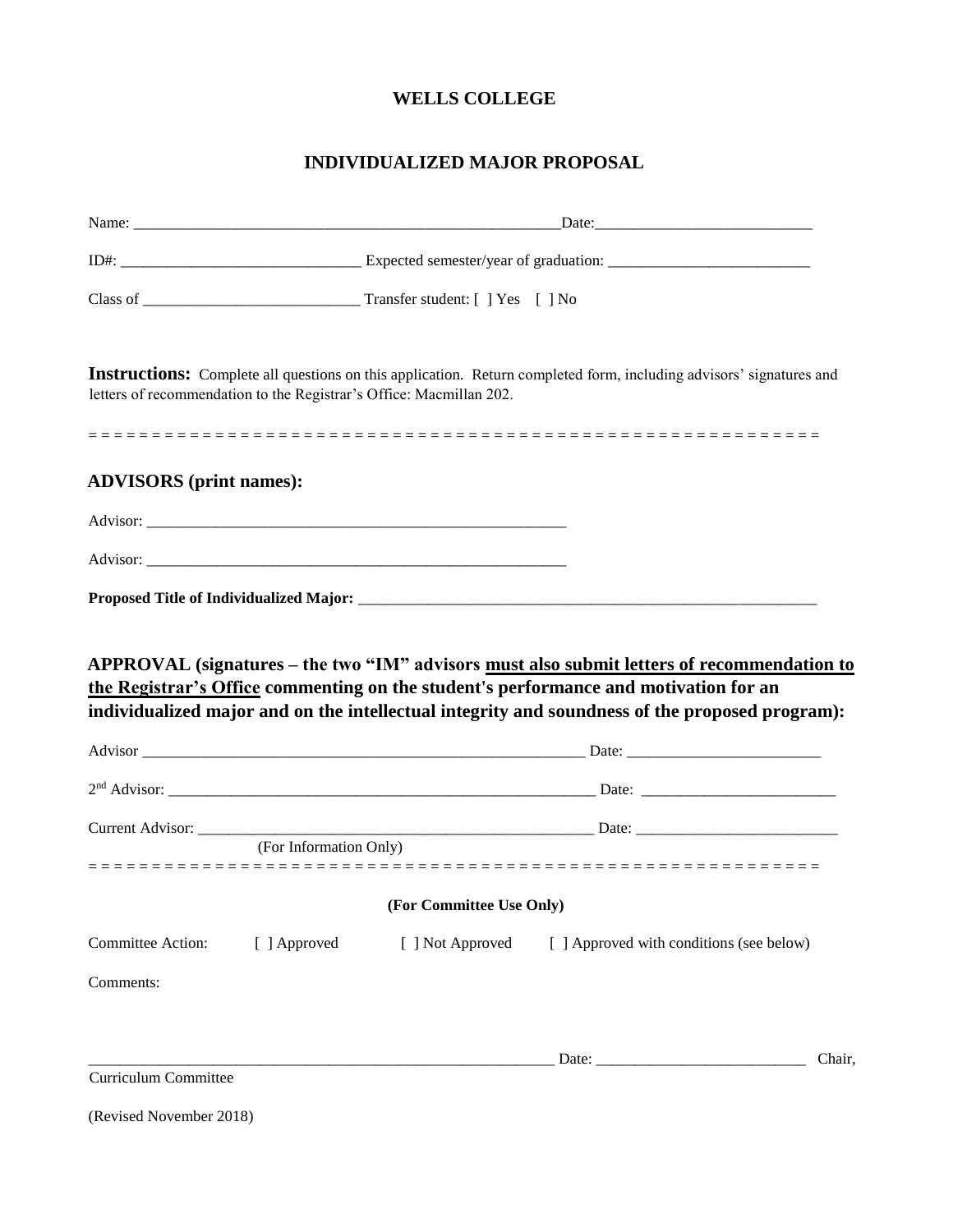Name: \_\_\_\_\_\_\_\_\_\_\_\_\_\_\_\_\_\_\_\_\_\_\_\_\_\_\_\_\_\_\_\_\_\_\_\_\_\_\_\_\_\_\_\_\_\_\_\_\_\_\_\_\_\_\_\_\_\_\_\_\_\_\_\_\_\_\_\_\_\_\_\_\_\_\_\_\_\_\_\_\_\_\_\_\_\_\_

Proposed Title:

1. **STATEMENT OF PURPOSE:** Prepare a statement about the specific educational goals and intellectual integrity of the proposed program. Include the ways in which the Individualized Major better satisfies your stated goals than a standard major or standard major and minor. An Individualized Major shall not substantially duplicate an existing major. An Individualized Major must have a clear focus; describe your focus in this statement. At least two disciplines must be substantially represented, and you may comment on how the courses you propose contribute to your focus. (Please type the statement on this page or attach a word-processed copy.)

2. **How will you satisfy the requirement for IM 401? (Normally the two advisors direct IM 401).** Indicate what method of evaluation you plan, and if your statement of goals (page 2) does not address how the evaluation will tie the elements of the major together, describe the integrative aspects of it. (Please type your description on this page or attach a word-processed copy.)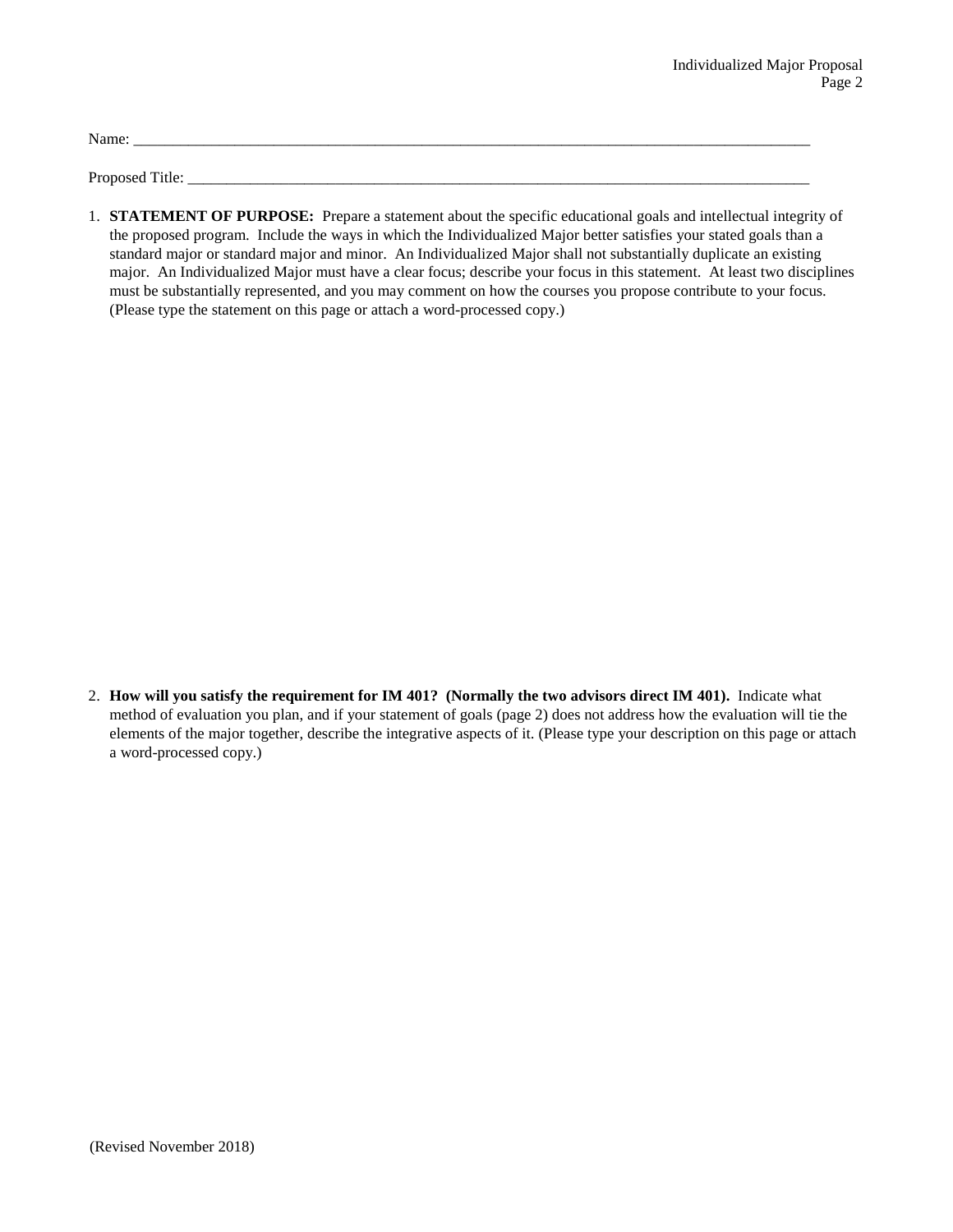Name: \_\_\_\_\_\_\_\_\_\_\_\_\_\_\_\_\_\_\_\_\_\_\_\_\_\_\_\_\_\_\_\_\_\_\_\_\_\_\_\_\_\_\_\_\_\_\_\_\_\_\_\_\_\_\_\_\_\_\_\_\_\_\_\_\_\_\_\_\_\_\_\_\_\_\_\_\_\_\_\_\_\_\_\_\_\_\_

Proposed Title: \_\_\_\_\_\_\_\_\_\_\_\_\_\_\_\_\_\_\_\_\_\_\_\_\_\_\_\_\_\_\_\_\_\_\_\_\_\_\_\_\_\_\_\_\_\_\_\_\_\_\_\_\_\_\_\_\_\_\_\_\_\_\_\_\_\_\_\_\_\_\_\_\_\_\_\_\_\_\_\_

3. **LIST ALL COURSES that will be included in your Individualized Major. For more specific instructions, follow the** *Policy/Procedures/Regulations for Individualized Majors* **attached on page 4.** An "IM" shall require a minimum of 36 semester hours and adhere to the College regulations governing the maximum number of semester hours permitted in a major: a maximum of 65 semester hours total and a maximum of 45 semester hours in one discipline. It shall include at least 18 semester hours of work at the 300 level and above. At least two courses below should have been completed, with grades of C or above. All courses taken **must** be listed in the Wells Catalog.

|                    | Sem/Yr                 | $\bf Course$                    | completed, while grades of C or above. The courses taken <b>must</b> be fisted in the wens catalog.<br><b>Course Title</b> | <b>Semester</b>         | Grade         |
|--------------------|------------------------|---------------------------------|----------------------------------------------------------------------------------------------------------------------------|-------------------------|---------------|
|                    | taken or to            | Discipline $\&$<br>Number (e.g. |                                                                                                                            | <b>Hours</b>            | <b>Earned</b> |
|                    | be taken<br>(e.g. Fall | <b>PSY 101)</b>                 |                                                                                                                            |                         |               |
|                    | '19)                   |                                 |                                                                                                                            |                         |               |
| 1.                 |                        |                                 |                                                                                                                            |                         |               |
| 2.                 |                        |                                 |                                                                                                                            |                         |               |
| 3.                 |                        |                                 |                                                                                                                            |                         |               |
| $\boldsymbol{4}$ . |                        |                                 |                                                                                                                            |                         |               |
| 5.                 |                        |                                 |                                                                                                                            |                         |               |
| 6.                 |                        |                                 |                                                                                                                            |                         |               |
| 7.                 |                        |                                 |                                                                                                                            |                         |               |
| 8.                 |                        |                                 |                                                                                                                            |                         |               |
| 9.                 |                        |                                 |                                                                                                                            |                         |               |
| 10.                |                        |                                 |                                                                                                                            |                         |               |
| 11.                |                        |                                 |                                                                                                                            |                         |               |
| 12.                |                        |                                 |                                                                                                                            |                         |               |
| 13.                |                        |                                 |                                                                                                                            |                         |               |
| 14.                |                        |                                 |                                                                                                                            |                         |               |
| 15.                |                        |                                 |                                                                                                                            |                         |               |
| 16.                |                        |                                 |                                                                                                                            |                         |               |
| 17.                |                        |                                 |                                                                                                                            |                         |               |
| 18.                |                        |                                 |                                                                                                                            |                         |               |
| 19.                |                        |                                 |                                                                                                                            |                         |               |
| 20.                |                        | <b>IM 401</b>                   | Essay/Project<br><b>Senior</b><br><b>Individualized Major</b>                                                              | $\overline{\mathbf{4}}$ |               |
|                    |                        |                                 |                                                                                                                            | <b>Total</b>            |               |
|                    |                        |                                 |                                                                                                                            |                         |               |

**Minimum Cumulative GPA at time of proposal:** 3.0

(Revised November 2018)